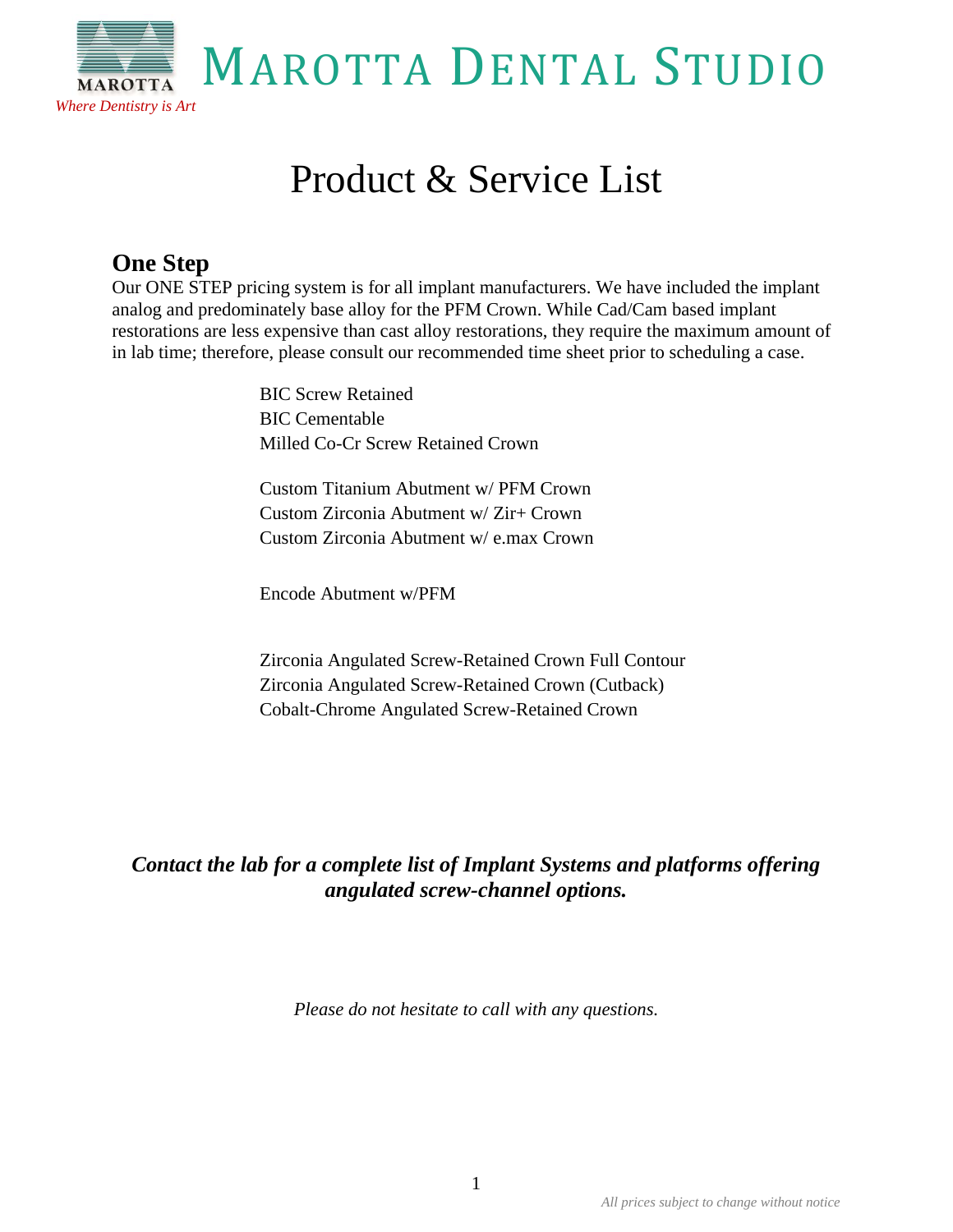# **Full Arch Restorative Options**

*Where Dentistry is Art*

Full arch cases don't need to be daunting or complicated. With our Full Arch Restorative Options we make pricing and case planning simple. We are with you every step of the way from patient consultation to inserting the final case. Contact us today to learn more about our Full Arch Options. *All flat free pricing DOES NOT include any implant componentry.*

> Gibraltar Bridge Manhattan Bridge Fusion Bridge Impresa Bridge Gemini Bridge Immediate Load Provisional Scan Frame Scan Frame Full Contour

## **Call us before starting to go over the program, for case planning and to get a complete estimate.**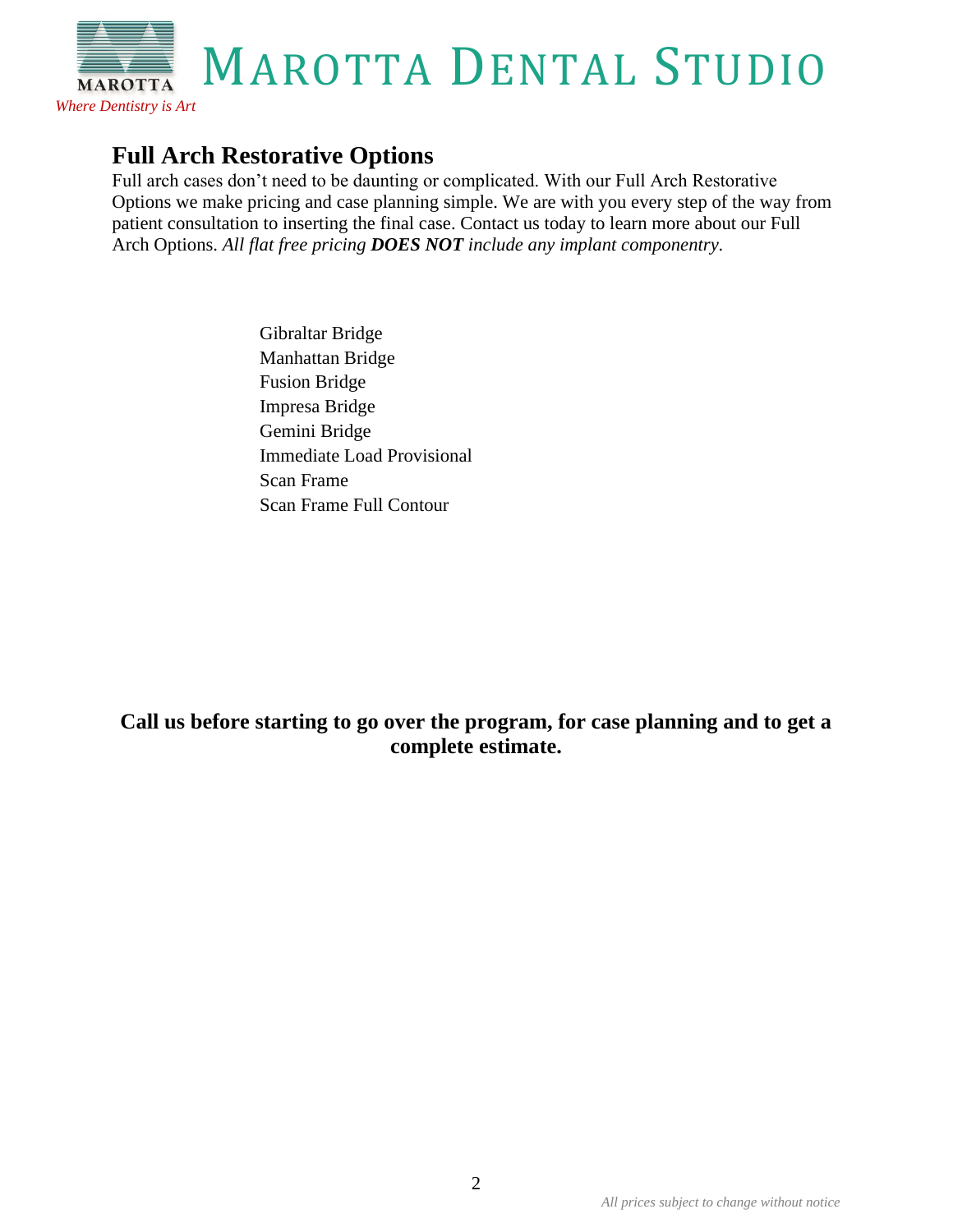# **Cad/Cam Restorations**

*Where Dentistry is Art*

Cad/Cam restorations are milled titanium, zirconia, cobalt chrome, PMMA or other materials that require the most state-of-the-art machinery to create. Please allow sufficient time when requesting these restorations. We also support all of today's leading intraoral scanners. We provide support & training as well – contact us today to learn more.

> Precision Provisional *(Milled Temporary)* Zir+ Crown *(Zirconia coping w/ Porcelain)* Zir+ Coping Brux+ Crown *(Monolithic Zirconia)* e.max Cad Crown e.max Cad Inlay/Onlay SLS Crown with Base Alloy *(Printed PFM)* SLS Crown with Noble Alloy *(Printed PFM)* Straumann Titanium Abutment Straumann Zirconia Abutment Atlantis Titanium Abutment Atlantis Gold Hue Titanium Abutment Atlantis Zirconia Abutment Conus Abutment Procera Titanium Abutment W/ Screw Procera Zirconia Abutment W/ Screw Procera ASC Screw Ret. Crown FC Procera ASC Screw Ret. Crown (Cutback) Neoss Titanium Abutment Neoss Zirconia Abutment Encode Titanium Abutment W/ Screw Robo Cast Bellatek Titanium Abutment Precision Ti Coping - Full Arch Flat Fee Precision Co-Cr Coping - Full Arch Flat Fee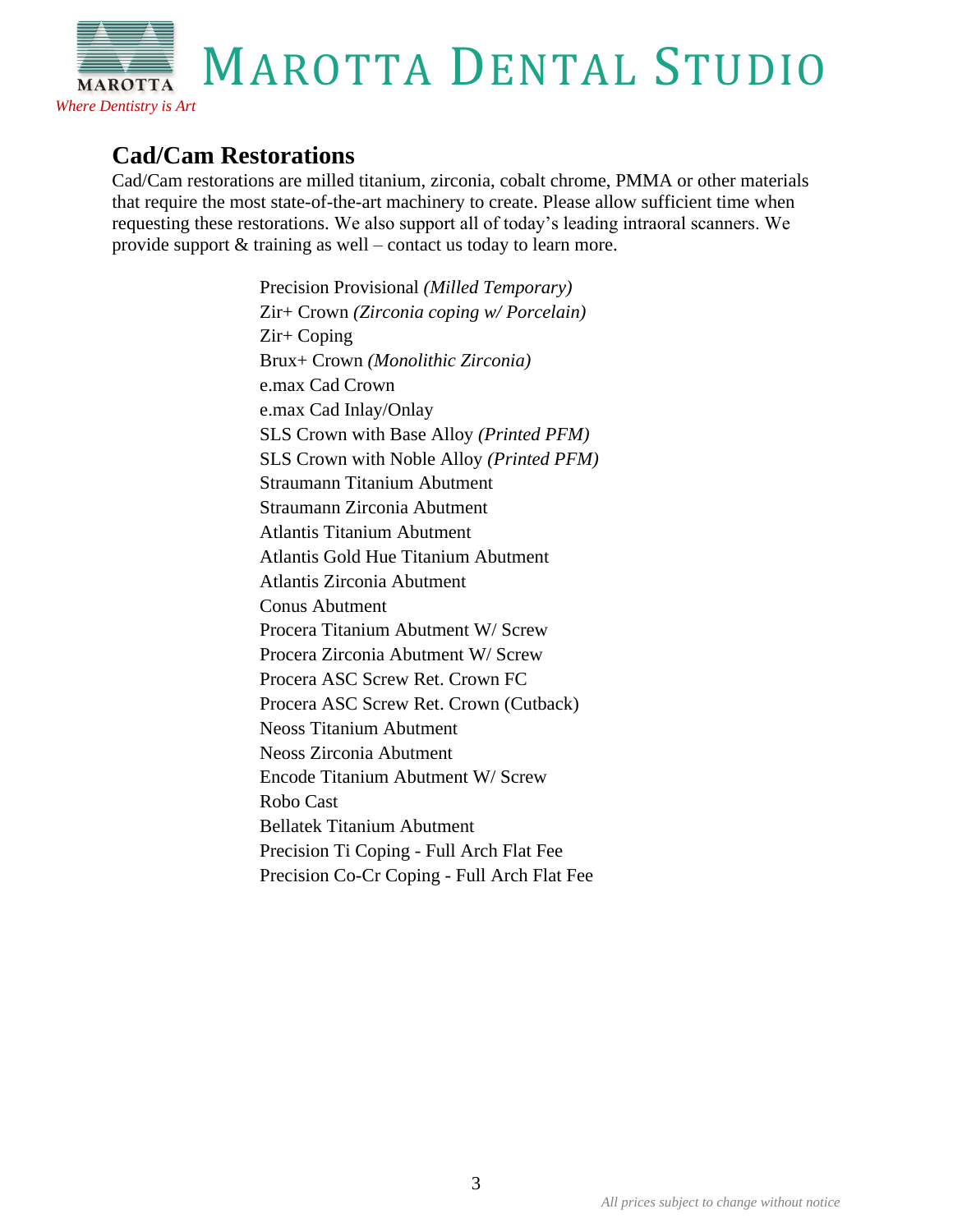#### **Ceramics**

*Where Dentistry is Art*

**N-Style™** porcelain is our custom-formulated porcelain system. Use N-Style™ in conjunction with any zirconia or all-porcelain system. All prices are exclusive of alloy if applicable. The price of alloy varies due to gold-palladium content, market cost of alloy, and weight of casting. We use only ADA- approved alloys

> Porcelain Fused to Metal *(+alloy)* Veneer Crown w/Facing e.max Pressed Crown e.max Pressed Veneer e.max Pressed Inlay/Onlay e.max Pressed Wing N-Style Veneer N-Style Micro Veneer Porcelain Application (1-6 Units) Porcelain Application (7-12 Units) Osseo Porcelain (1-6 Units) Osseo Porcelain (7-12 Units) Opaque Abutment Post Butt Porcelain Shoulder Custom Shade at Lab Custom Stain Pink Porcelain Composite Composite Inlay Composite Wing Composite Crown Osseo Composite White Wax-Up Per Unit Esthetic Diagnostic Esthetic Diagnostic Quadrant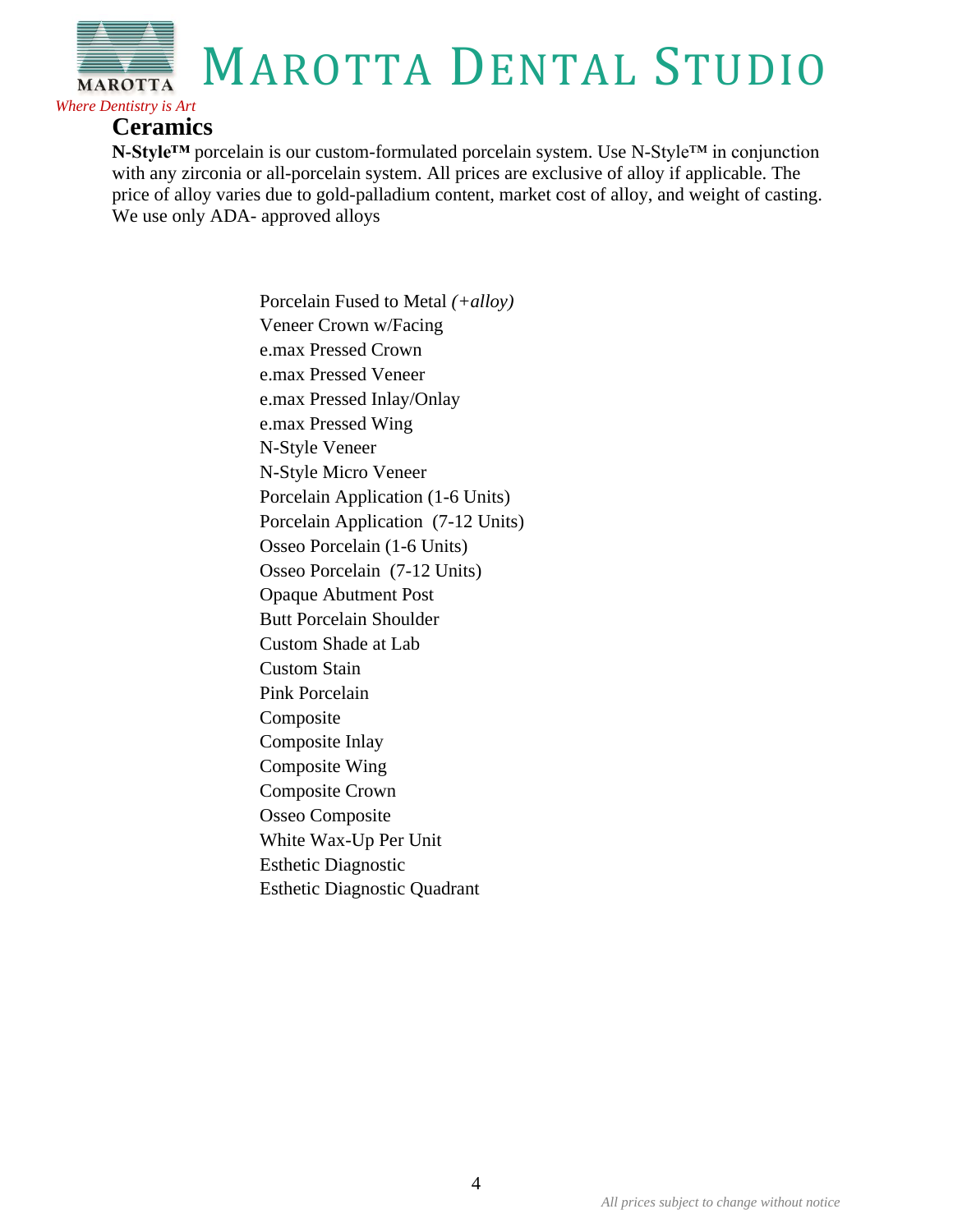## **Implants**

*Where Dentistry is Art*

All the prices are broken down by procedure to complete an implant restoration. There are no flat fees on large implant restorations. For single restorations the One Step Prices should be used. All prices are exclusive of alloy. The price of alloy varies due to gold-palladium content, market cost of alloy, and weight of casting. We use only ADA- approved alloys. *Estimates are available for any case design.* 

> Osseo Cast Bar Osseo Casting Osseo Veneer/full Cast Crown Osseo Set-Up Anterior Tooth Posterior Tooth Osseo Process & Finish Implant Model Stabilized Bite Rim Index Osseo Custom Tray Jig Diagnostic Waxup & Index Diagnostic Teeth Osseo Process Cylinder/jump Customize Implant Abutment Post Mill Abutment Post Osseo Cast Mesio Coping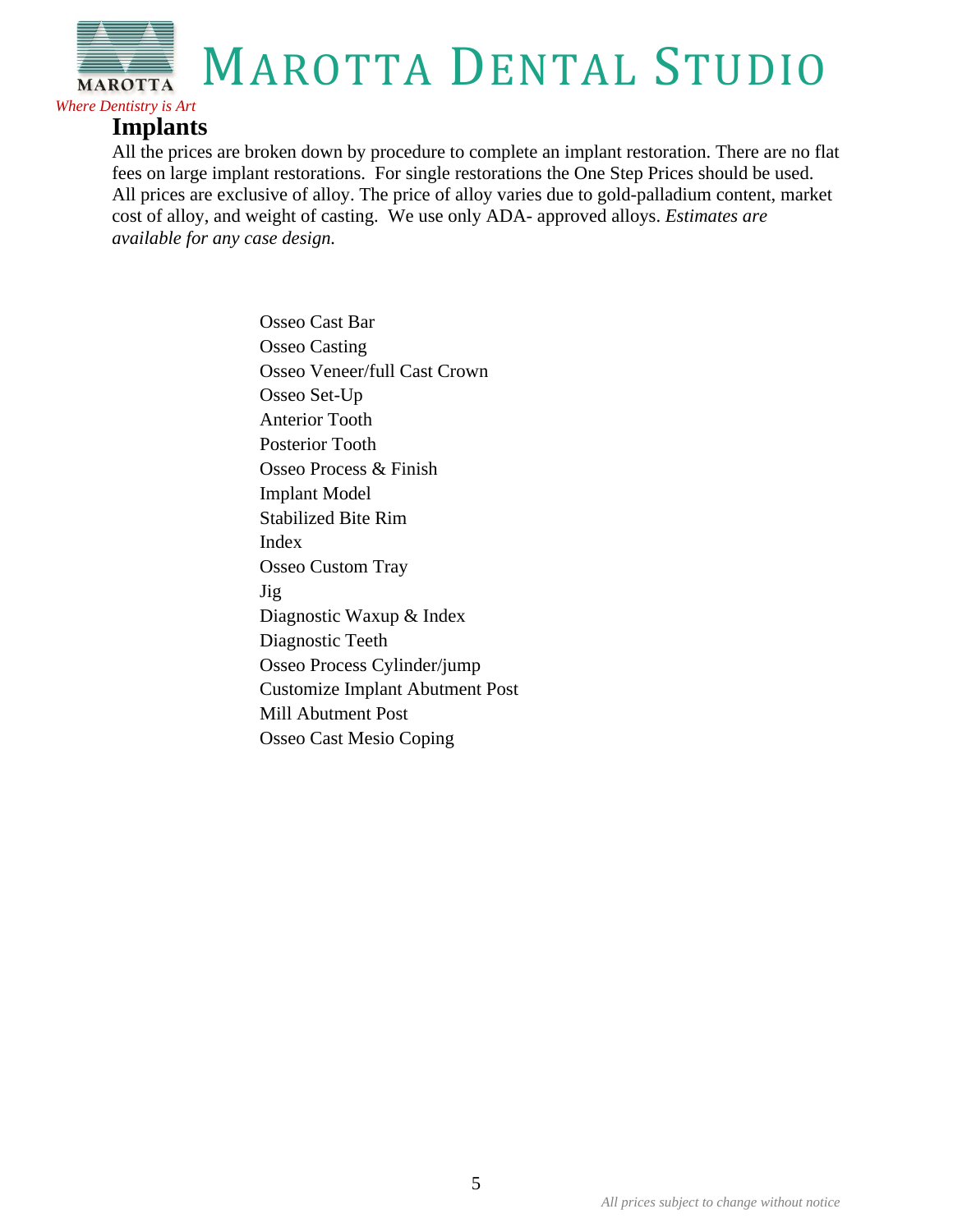

## **Crown and Bridge**

All prices are exclusive of alloy. The price of alloy varies due to gold-palladium content, market cost of alloy, and weight of casting. We use only ADA-approved alloys. *Estimates are available for any case design.* 

> Coping Full Cast Crown Veneer Crown Inlay/Onlay Onlay Wing Telescope Coping Laser Weld Multiple Sprued Connection GC Transfer Coping Metal Transfer Coping Post and Core Direct Casting Rest Mill in Male Mill in Female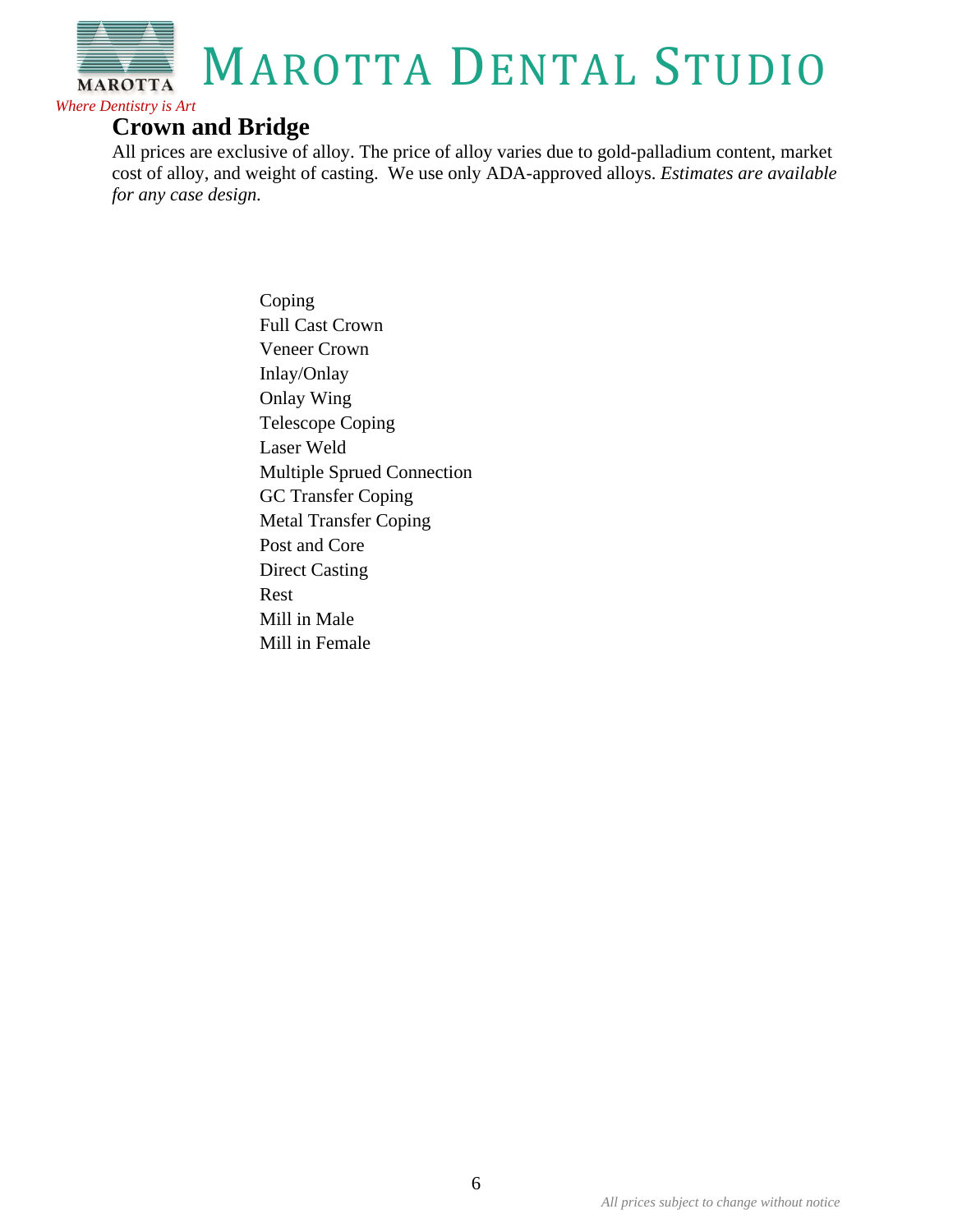#### **Denture**

*Where Dentistry is Art*

The prices are broken down by procedure for complete denture restorations. There are no flat fees for denture-based prosthetics. We use the finest ADA-approved denture acrylics and denture teeth. *Estimates are available for any case design*.

> Full Set-Up Partial Set-Up Anterior Tooth Posterior Tooth Full Process & Finish Partial Process & Finish Custom Tray Process Attachment Bite Rim Reline Soft Reline Flipper Clasp Night Guard Hard/soft Nightguard Process Provisional Processed Base Avoid Embarrassment Denture **Obturator** Laminate Press Cast Metal Provisional Jump Essex Appliance Bite Transfer Appliance Process Flexite Flexite Flipper Flexite Nesbit Flexite Clasp EMA Appliance Single Arch Sports Guard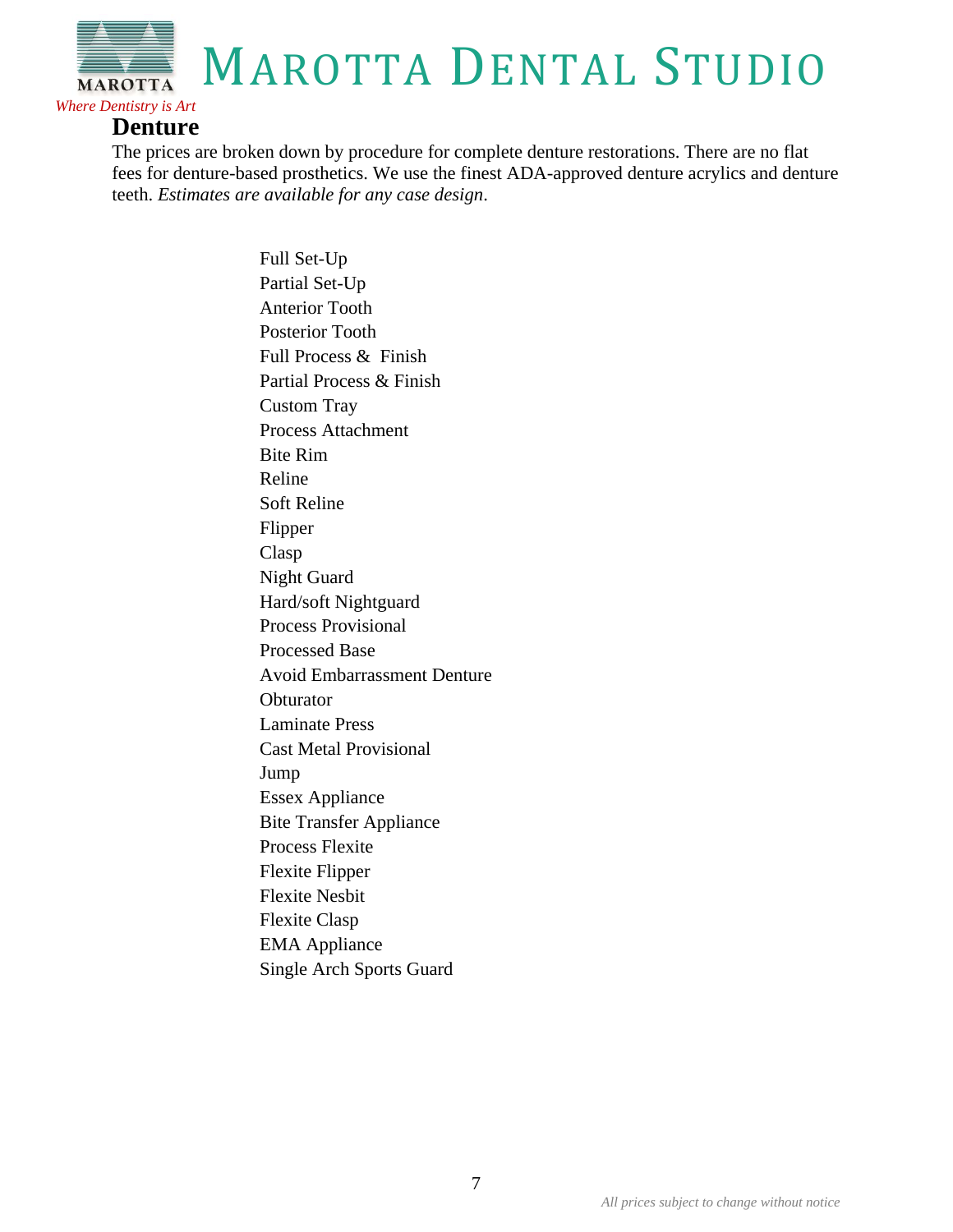

# **Surgical Guides and Scanning Appliances**

We offer NobelGuide, Anatomage, Straumann Co-Diagnostix, Simplant, Facilitate, IGI, EasyGuide and our own SLA 3D software, plus more than 25 years of experience making every possible variation of surgical guide. *All prices subject to additional rush charges depending on guide manufacturer.* 

> Computerized Virtual Case Planning Full Arch Radiographic Guide Quadrant Arch Radiographic Guide Gutta Percha Marker Nobelguide Two Piece Guide Full Arch Surgical Guide Quadrant Arch Surgical Guide Custom Guide Tube Smart Fusion Scan 1-5 Teeth Smart Fusion Scan 6+ Teeth Simplant Surgical Guide Anchor Pin Codiagnostix Printed Guide

*\* All Simplant & NobelClinican guide pricing is subject to change based on the individual demands of each guide. Contact the laboratory for more information.*